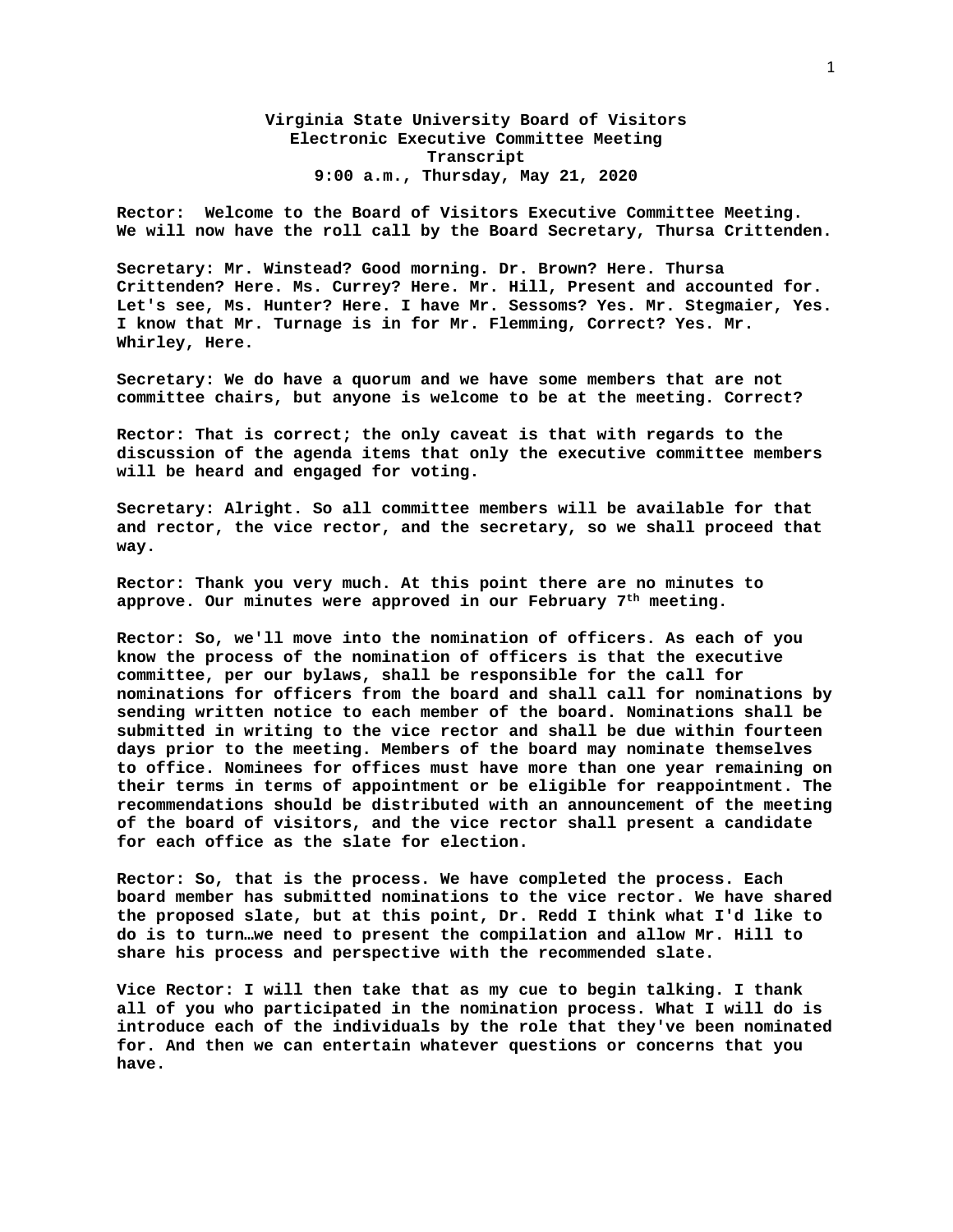**Vice Rector: I would start with the Virginia State foundation liaison. The name you have before you is Raul Herrera. The liaison for the Virginia State Real Estate Foundation, James Stegmaier. Personnel Compensation and Governance committee chair, Glenn Sessoms; the Chair of the Institutional Advancement Committee, Xavier Richardson; the Chair of the Facilities, Finance & Audit Committee, Gregory Whirley; the Chair of the Academic & Student Affairs Committee, Pamela Currey; Secretary, Thursa Crittenden; Vice Rector, Valerie Brown; Rector, Charlie Hill.** 

**Vice Rector: Are there any questions? Mr. Rector, hearing no questions I moved that this slate be presented to the full board.** 

**Rector: At this point,** 

**Hunter: I'm sorry, I couldn't get my hand raised up. I apologize.** 

**Rector: Okay. And I guess my screen was covered by the compilation, so I did not see that. Okay. Sorry about. Okay, a hand raised with Ms. Hunter.** 

**Hunter: So, one of the things, and I raise this realizing that this may or may not be controversial, but I have been in a number of conversations with other organizations that typically would be changing their officers at this time of the year and in light of the pandemic how people are trying to rapidly respond to the situation at hand. What I am beginning to observe is that folks from a continuity perspective are actually not changing leadership of these organizations and given the conversations that are underway in particular about higher education. We know that with the state being our largest fundraiser as we start thinking about the economic situation that we're gonna be in the implications that trying to determine how the institution comes back online, while, protecting the health and safety of all constituents.** 

**Hunter: I just wanted to raise for discussion is whether or not we want to continue with the structure that we have in place and adjust the bylaws so that we actually revert back to annual elections. So, if there were desire to have continuity of leadership as is that folks who still have aspirations to lead in different ways for…on the board have that opportunity. So I just raise that for consideration and it is really about this moment that we're in and how we are able to navigate that moment with as much continuity that we have. So I just…I wanted to share that perspective.** 

**Rector: Thank you, Ms. Hunter. Ms. Currey.** 

**Currey: Can you hear me? I've lost the hand raise. I can't find it. Thank you. I'd like to second that thought. I agree that there's so much turmoil right now and uncertainty and that showing a continuity to the extent that we can if people aren't coming off of the board and ineligible to serve longer. I think that would be helpful.** 

**Turnage: I can't find the hand raise…I would like to support the thought as well. My perspective comes from what I am seeing in DC with our government and how it has been invaluable and something that's unprecedented in my lifetime of having people stay in roles. Even one**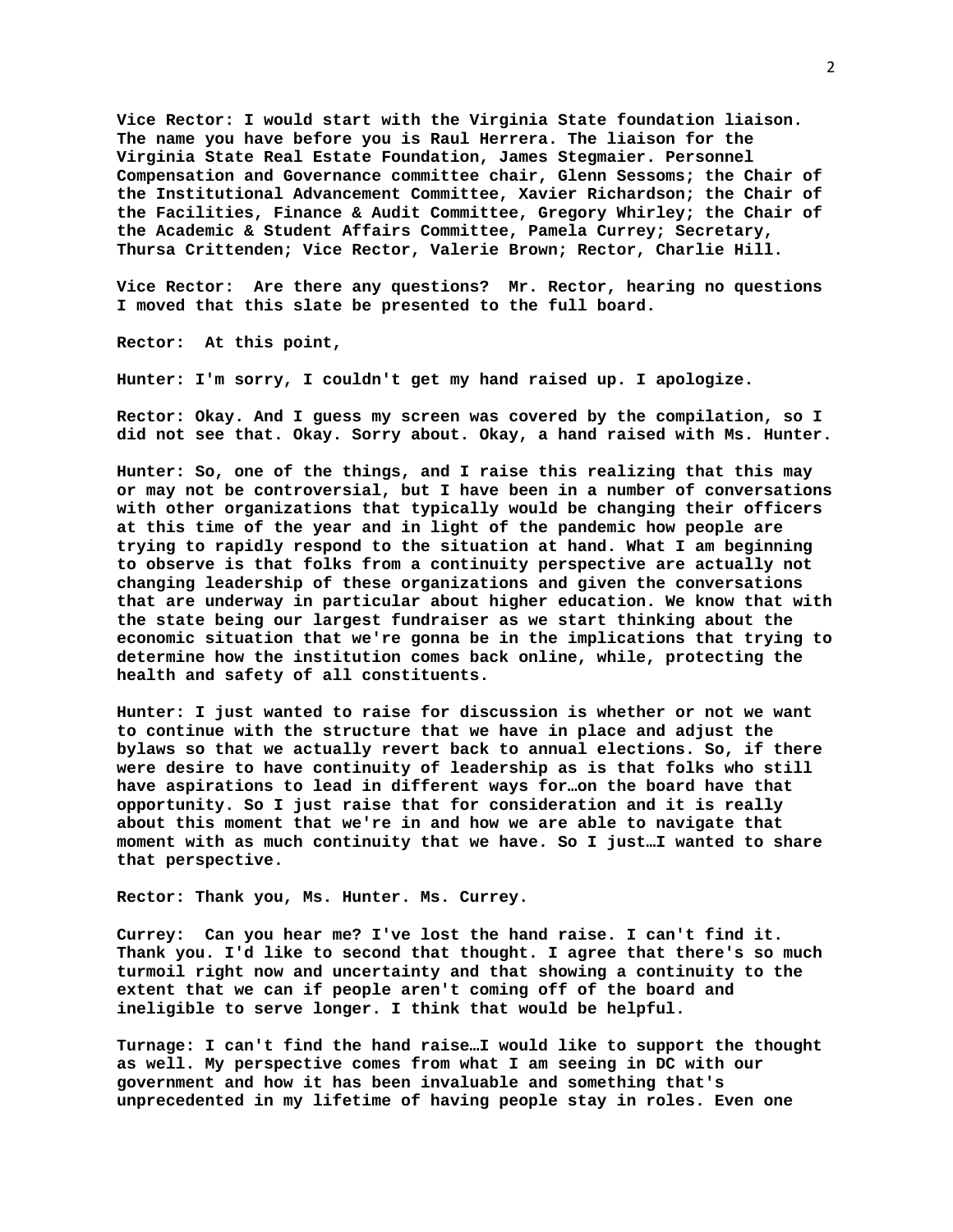**change was initially contemplated. I must say I've never really understood the…I don't think maybe I was around even not paying attention when we went away from the annual rule. And when we went to the rule that if you, if you only have one year left, you couldn't serve. I don't really understand that, but that being aside, I think the university is gonna face a significant challenge and it's not to say the new people in new positions wouldn't be able to address them, but I think it helps to have some continuity. And I recognize that I benefit from this because I'm not serving on…that has not influenced my position but I think this is something that might serve us well, at least till we get out of this pandemic.** 

**Rector: Thank you. Mr. Turnage. The information that we have received from the vice rector has been presented. Are there any other comments…about the nominations and where we are as a university?** 

**Sessoms: I would be in support of maintaining that position for a while too, especially with the current pandemic and how we need to respond. We don't know what it is going to look like in the school year. I support that as well.** 

**Rector: Okay, so. Charlie in your presentation, I guess you did make a motion and it kinda jumped out before we could get everybody back engaged.** 

**Vice Rector: Sure.** 

**Rector: So, is there a second for that motion?** 

**Currey: I apologize I did not hear the motion. What was it?** 

**Rector: Okay it was, it was to accept Charlie's motion after the presentation, and we had the delay in the question after I asked were there any questions? And he didn't hear any questions and made a motion that the executive committee accept the slate as presented. And then there were other, then the questions the comments came through. So I think we need to deal with that motion and make a path forward.** 

**Rector: So, is there a second for the motion to accept the slate of officers as presented? There is no second. Okay. So the motion fails. So, at this point, the recommendation, as I understand is what has been consistent to the discussion has been continuity. So, is there a motion that can be presented to the board from the executive committee with regards to continuity?** 

**Currey: I'd like to move that we continue the current slate of officers with the exception of the chair for institutional advancement because it's my understanding that Ms. Jennifer Hunter is not eligible to serve any longer. I would also ask the question, though he's not on, Mr. Flemming expressed a desire to move off. I don't know if given the current circumstances he would be willing to, to continue to serve for another year, or if he really cannot serve as chair for another year.**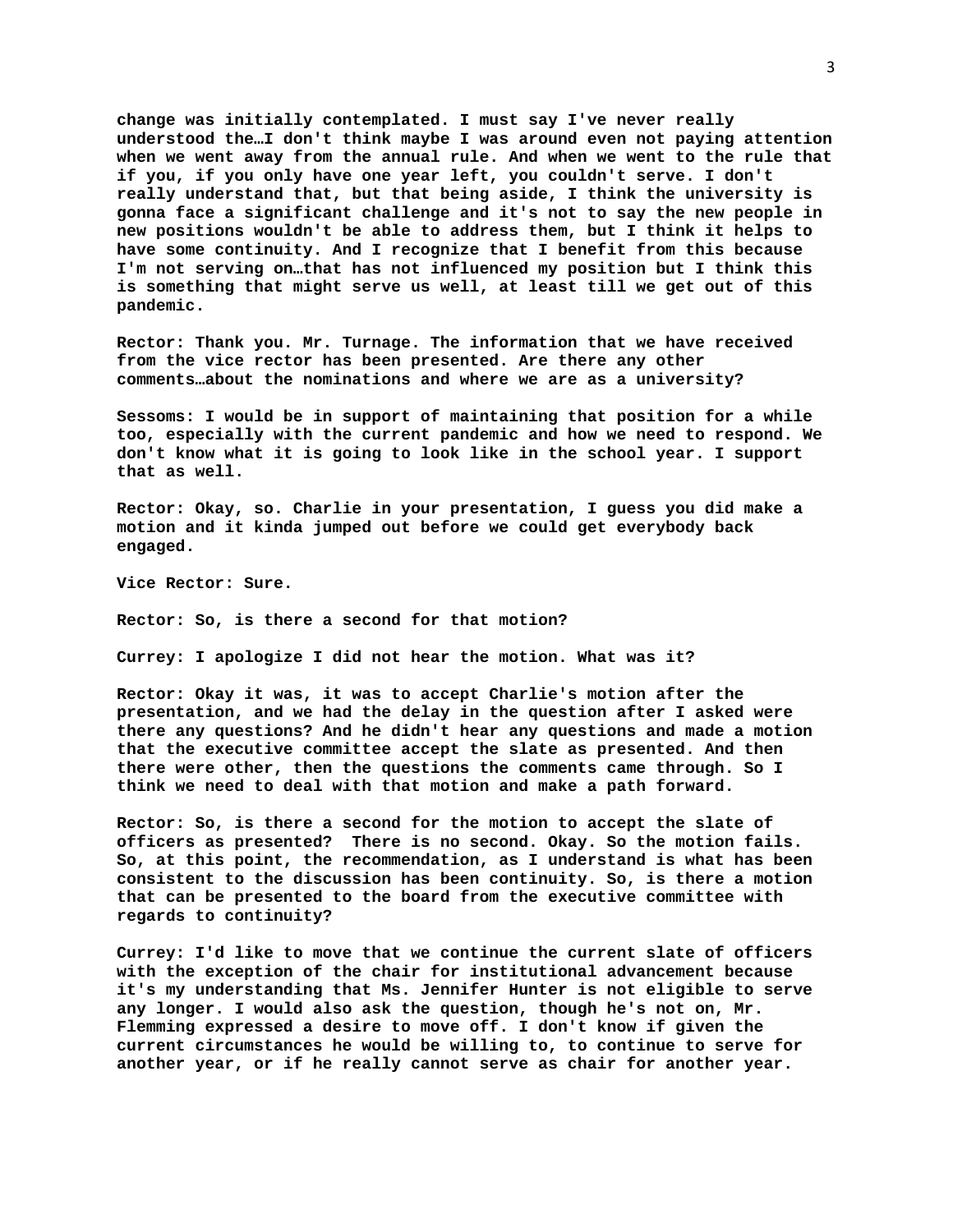**Currey: So, I don't know exactly how to make that motion, but it would be that we continue, and we amend the bylaws to allow Huron Winstead to continue as rector, Charlie Hill as vice rector, Thursa Crittenden as secretary, myself as chair for academic and student affairs. I leave open the question on finance and the question on institutional advancement, and then continue Glenn Sessoms for the chair of personnel and compensation. And I'm drawing a blank on who the current officers are for the real estate and the foundation. But I would offer those to continue.** 

**Vice Rector: Mr. Rector. I would move that we name Greg Whirley as chair of the facilities, finance and audit committee. We know that the current finance committee chair does not wish to serve, so there is no reason to leave that in question, so I motion that we name Greg Whirley as the chair of the finance committee with this move for continuity. It is consistent with the move for continuity.** 

**Rector: Okay. So I guess that would be offered as a friendly amendment to the initial motion. So is the motion with the friendly amendment acceptable, Ms. Currey?** 

**Currey: It is. I would offer Valerie Brown as an option in lieu of Mr. Whirley. She has served on the committee and obviously well suited to it. If Mr. Flemming truly can't do it then I would counter with Valerie Brown.** 

**Rector: Ms. Hunter.** 

**Hunter: I would suggest that we make two separate motions so that we have the one motion that is clean relative to continuity and that we take a second action as specifically related to the two, which actually would be three vacancies for the foundation board; facilities, finance and audit; and institutional advancement. That's a suggestion.** 

**Currey: Okay. I would second that friendly amendment.** 

**Rector: Okay, so the friendly amendment for Mr. Hill was rejected. The friendly amendment from Hunter accepted. Ms. Crittenden.** 

**Secretary: Okay. Yes. Someone correct me if I'm incorrect. Let me just state what has taken place thus far as I have recorded. Alright the first motion, which is the slate, which was presented by Mr. Hill. The motion was made, and there was no one to second the motion. I'll start again, the first motion was by Mr. Hill by way of presenting the slate. Mr. Hill presented the slate of officers and it was accepted as a motion with no second. It was determined that the motion failed.** 

**Secretary: The next recommendation was made by Ms. Hunter that was a recommendation that we consider continuity. It was then followed by a motion by Ms. Currey that we continue as is with the exception of Ms. Hunter because she is no longer eligible to serve on the board. And that Mr. Flemming asked to be moved off the Finance Committee. So then Ms. Currey went on to state the fact that the rector, Mr. Winstead, vice rector, Mr. Hill, the secretary, me, so that those would stay. We have an opening with the Finance Committee, Mr. Sessoms would continue in his**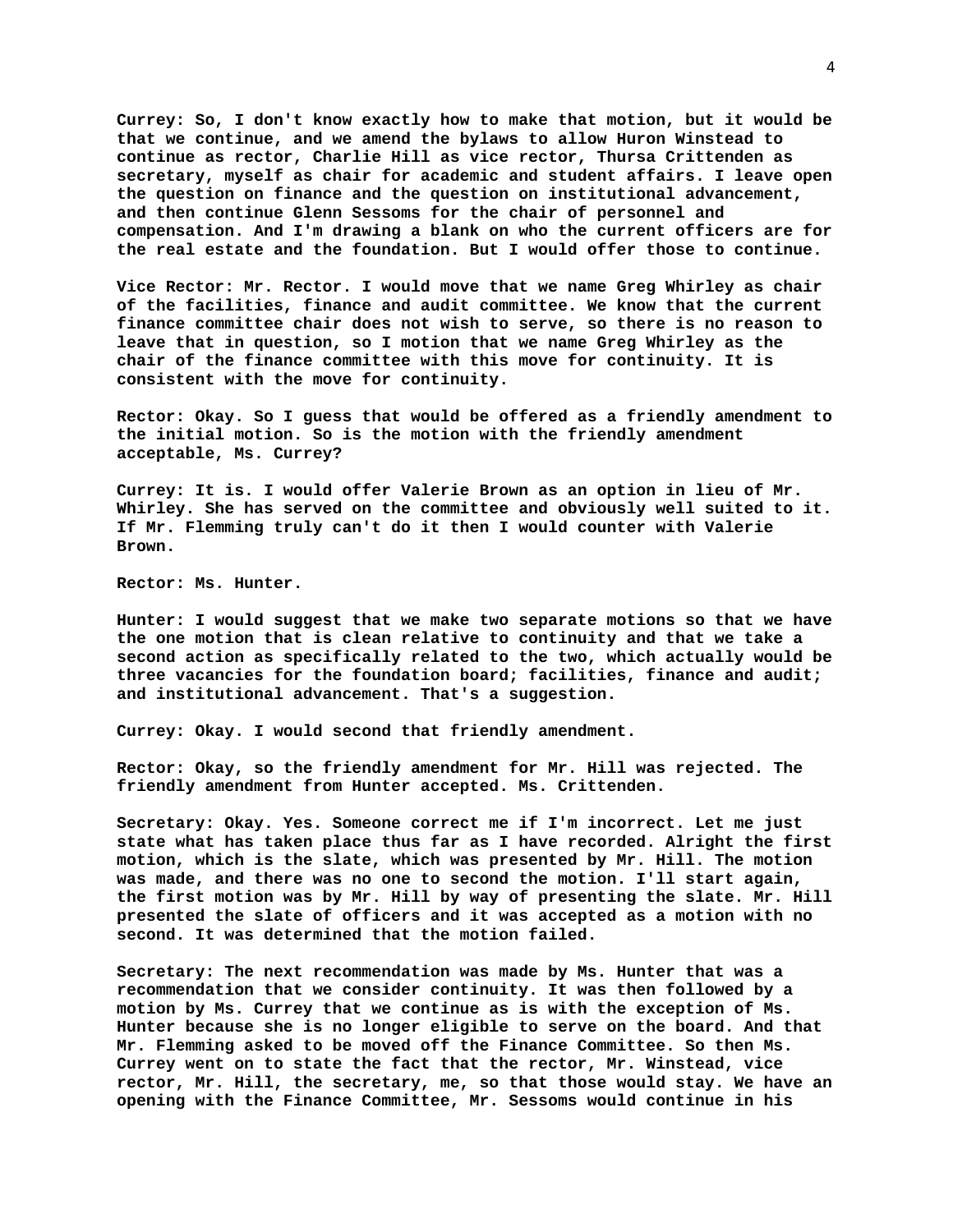**role on personnel. For the foundations, I didn't quite hear what was stated; but at any rate, it appears that we have three open positions that are not as is from last time. The next move, which was an amendment to what Ms. Currey stated was that Mr. Whirley serve as the Finance Committee chair; that amendment came from Mr. Hill.** 

**Secretary: And then the counter to that recommendation was that Dr. Brown be nominated for the position of finance chair. And that's where we ended. So, the next thing that was stated by Ms. Hunter is that we needed to put on the table two separate motions. What we said is we needed two separate motions, and it was recommended by Ms. Hunter and seconded by Ms. Currey that we deal with the open slots. And then we have another motion to deal with the vacant slots. That's it.** 

**Rector: Okay. And so that's what involved the motions. And I think with the friendly amendment what we have is a path forward that says continuity, with a motion to maintain continuity with the open positions and a separate election with nominees coming from the floor.** 

**Vice Rector: Mr. Rector, I have an objection and maybe a solution. Here is my next motion. One, that we named Dr. Brown as vice rector, and that we revisit the issue of Mr. Whirley serving as chair of the Finance Committee.** 

**Rector: So we have a motion here…We have a motion on the floor. The question is, is this is a friendly amendment to what we're doing? So we're moving the motion and evolving. So we have a motion that is for continuity. All offices stay as they are; the open offices would be up for nomination and election, and your friendly amendment to Ms. Currey's nomination or motion, is for what?** 

**Vice Rector: Is that a question you are presenting to me?** 

**Rector: Yes.** 

**Vice Rector: The continuity issue, if I understood her motion, raised the issue of Dr. Brown serving possibly in that finance role, and what I'm offering in terms of continuity, from a perspective, given the one that Dr. Brown has on the board that she moved into the vice rector role, clearing the way for Mr. Whirley to serve as chair of the Finance Committee. I do find this to be consistent with the notion of continuity. In fact, if anything it enhances the idea of continuity, because even if I were elected rector, it would be only for a year and we'll have to go through that cycle again. We have an immediate concern as it relates to the board, and I don't think there's any stronger candidate on that finance committee who could succeed Mr. Flemming. So I do have an objection to delaying action on that when we can clear all of this up right now.** 

**Rector: So do you have a question, Ms. Crittenden?** 

**Secretary: I understand what Mr. Hill is saying, but he said that, for clarity, he said that if he were elected rector, it would only be for one year. But that isn't correct because right now we elect these officers**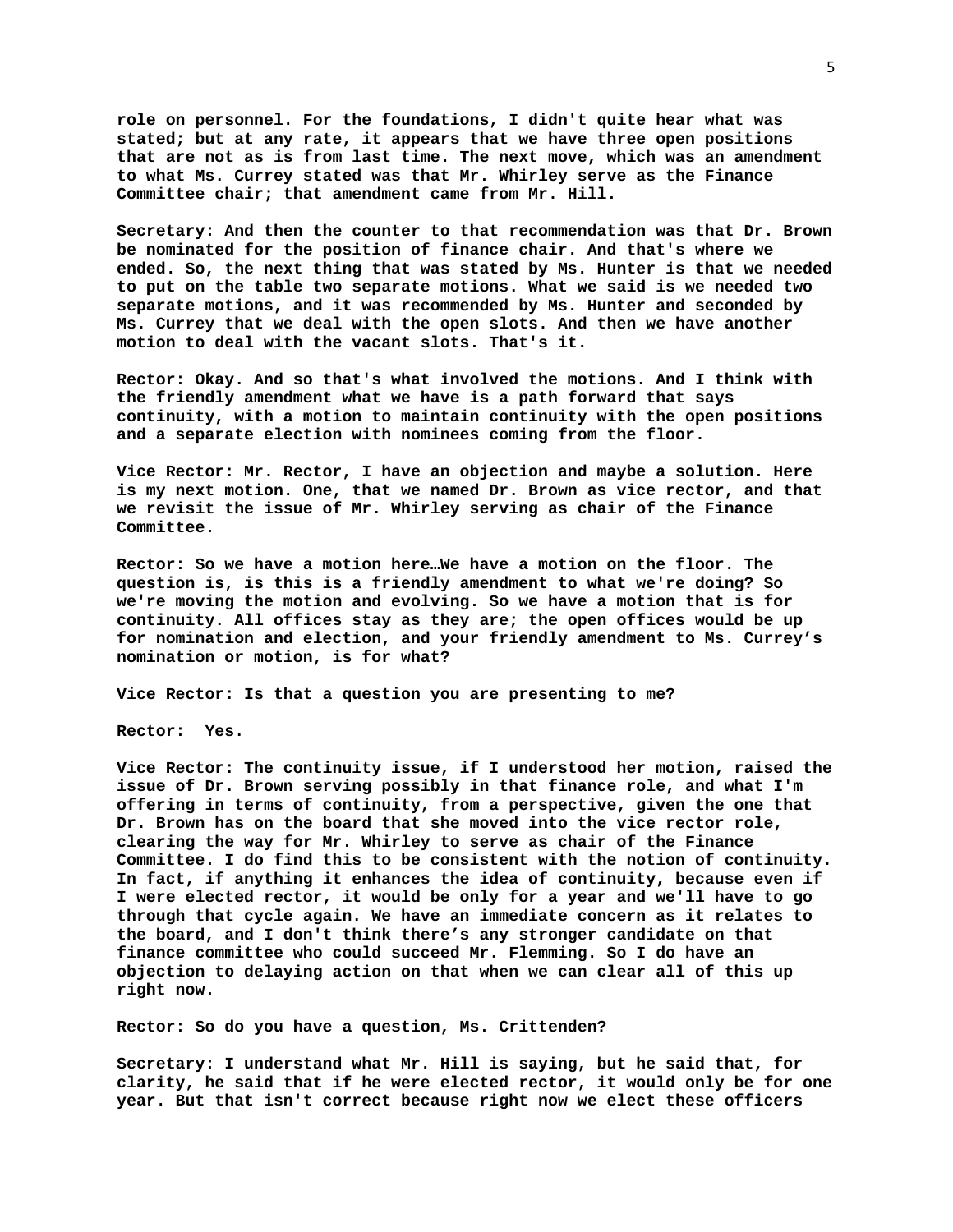**for two years, unless the bylaws changed. So all of the people that will be appointed this time around it's for two-year term.** 

**Rector: At this point, Thursa, what we're discussing is a motion for continuity, and that motion for continuity also included in it an amendment to the bylaws.** 

**Secretary: Okay. I'm sorry, I understand. I missed that. I didn't hear that. Okay. Okay. I'm sorry. That's okay.** 

**Rector: For the good of the order, if we approve this motion of continuity is that we have decided in a COVID-19 environment with the current landscape, that continuity is what the committee will recommend to the board and to amend the bylaws. Because they are our bylaws, at this point, we have a friendly amendment. If there aren't any other questions, let's move to Charlie's friendly amendment.** 

**Secretary: I, said, that's fine. I did not hear that part. I was trying to take notes and trying to do a chronological order. So that's fine. Okay.** 

**Currey: Speaking to the friendly amendment, I think that losing Mr. Hill as vice rector would be disruptive to the ultimate continuity. And I continue to feel that Dr. Brown would be an outstanding finance chair. So I'm not exactly sure how to say I'd prefer to go back to the original motion that to the extent that we're able to. So, with the exception of finance and institutional advancement that we can, that we stay with the current slate of officers and then separately per Ms. Hunter's suggestion, then we consider the two positions for institutional advancement and finance.** 

**Rector: So the friendly amendment is declined, and we have a motion for continuity, and then our positions that are filled that we maintain those positions, and those positions that are vacant to include institutional advancement and facilities, finance, and audit chairs, and we will check with regards to the changes that we left. And we have a tentative motion, and I think that Ms. Taylor is going to provide us with some insight with regards to the motion. I would like to move on to the reaffirmation of the board documents and the bylaws revised and approved as of February 7th. The board Code of Ethics, the Statement of Governance, and Freedom of Information Rights and Responsibilities. I would accept a motion to reaffirm and approve these as drafted.** 

**Vice Rector: Mr. Rector, I move that we approve the reaffirmation of the board documents.** 

**Rector: Is there a second? The motive was properly moved and seconded that we reaffirm the board documents. Are we ready for the question? All those in favor? Opposed? Madam Secretary, please take a roll call vote for the committee, please.** 

**Secretary: Pam Currey? Yes. Mr. Turnage for Mr. Flemming? Yes. Ms. Hunter? Yes. Mr. Sessoms? Yes. Mr. Hill? Yes. Mr. Stegmaier? Mr. Stegmaier doesn't have a vote as liaison. So, thank you. That's it.**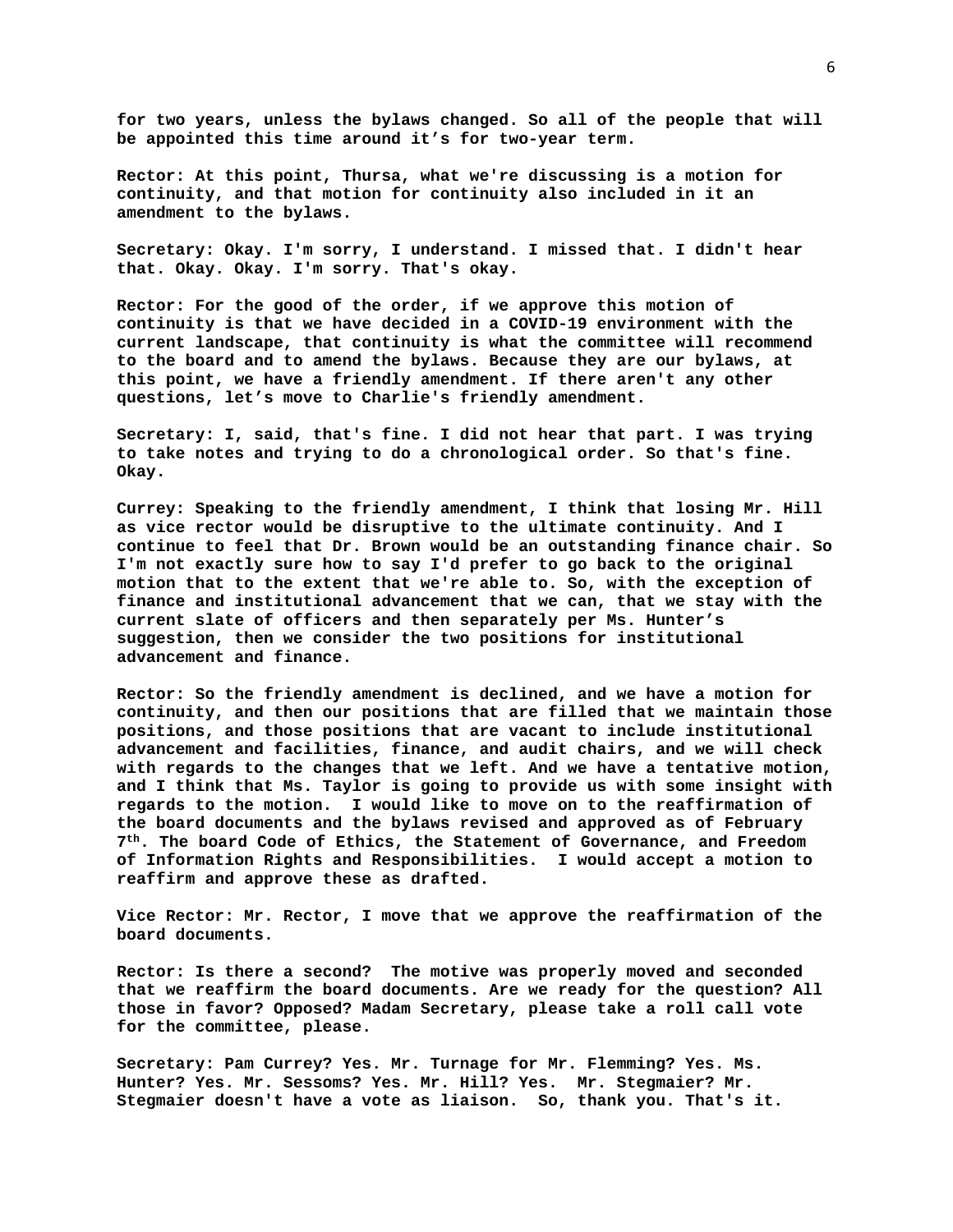**Rector: So other board business includes the approval of our meeting schedule for 2020-2021. We will have five meetings programmed with August 6-7 being a retreat. I would suspect that there will probably be a closed meeting between now and then and that the committee will assemble in a forum like this. Meetings programmed for the 2020-2021 with the concurrent committee meetings on Thursday with board meeting on Friday and without the committee of the whole. So with that, I'll accept a motion to approve the meeting schedule as submitted for your review and approval.** 

**Is there a second? It's been probably moved and seconded that we approve the proposed meeting schedule for the board of visitors. Are you ready for the question?** 

**Redd: Excuse me. Ms. Taylor is here with me and she has a question for you.** 

**Taylor: No, I just want to make a comment about the earlier discussion. You may want to break up your motions into three for your record. I'm just offering that as a suggestion for your bylaws amendment to be separate from your slate.** 

**Rector: I'd like to stay right there for a moment. Just for a moment. Let me finish. I'm in the middle of taking the vote. All those in favor? Opposed? Madam Secretary, please take the roll call.** 

**Secretary: Mr. Winstead? Yes. Ms. Currey? Yes. Mr. Turnage for Mr. Flemming? Yes. Mr. Hill? Yes. Ms. Hunter? Yes. Mr. Sessoms? Yes. Thank you.** 

**Rector: Thank you, Ms. Crittenden. Ms. Taylor, give us a perspective on the deficit acknowledgment form and the board's responsibility.** 

**Taylor: Sure, Sure. Good morning. I'm in Dr. Redd's office. I just wanted to be able to give you all some, some background on this form. That is an annual requirement to be submitted to the Department of Planning and Budget. Basically, after every budget cycle, there is a budget bill that the Governor requires acknowledgment by its agency boards, which would be all the board of visitors then subsequent to this acknowledgment of receiving this notice, or copy of this budget bill, the board, then delegates to the agency head to sign an acknowledgement form and, and I think in your board package, the sample instructions as well as the form, and the code section that relates to that was included.** 

**Taylor: What does assigning this acknowledgment really mean? When you go over the code section, Item 4-3.01. It's the Governor who can authorize a deficit for an agency and that's pretty much him. Then you go to what can the board, or what can't the board do. They can't enter any actions that would obligate or extend monies we don't have, meaning create a deficit. And then it speaks to capital projects in the obligation that if there is a deficit caused by board action, the commonwealth will not take care of that liability. And it may impute liability on board members. And it may cause board members. The Governor, then will take action, he may find the**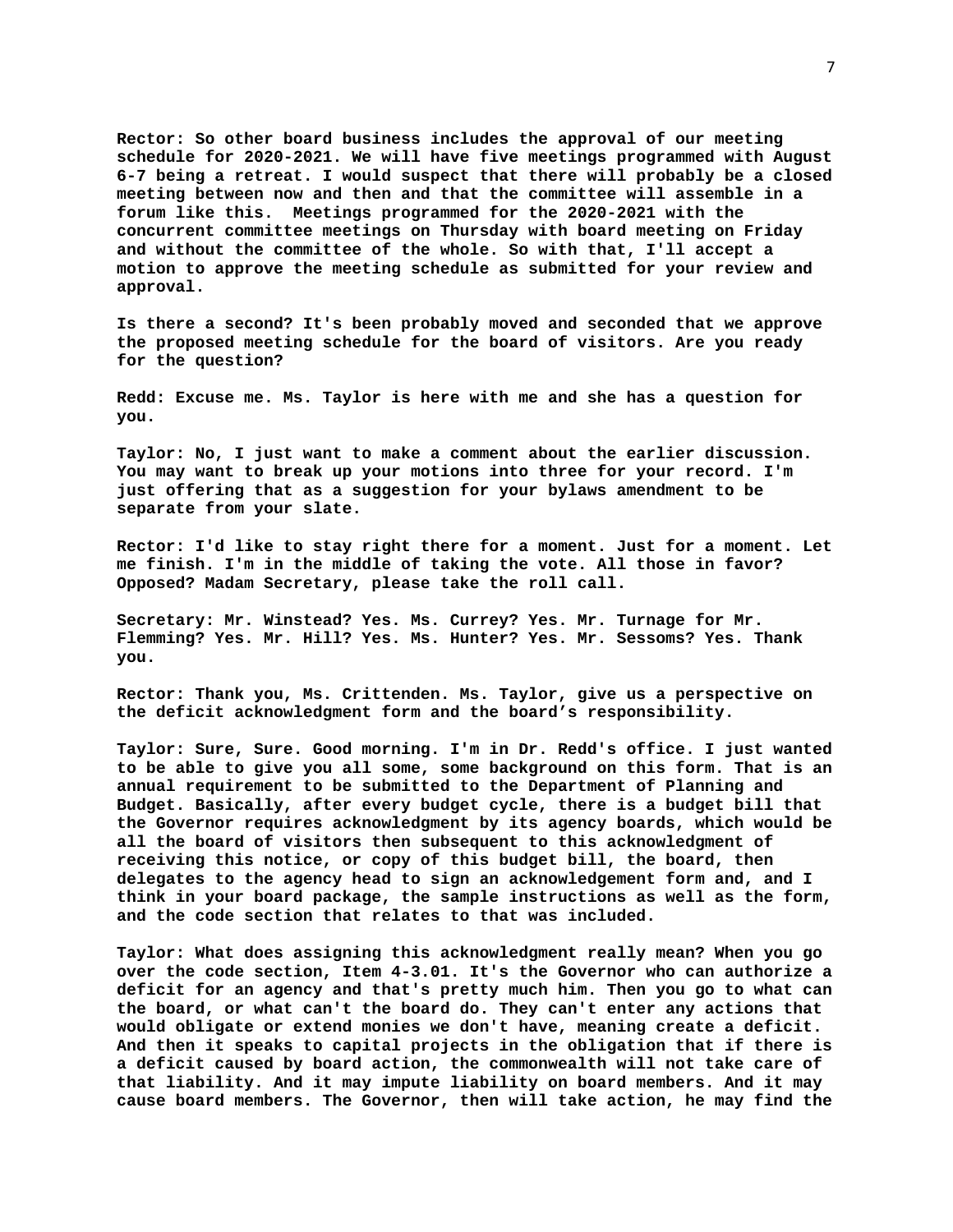**board or specific board members subject to the vote, might find that they have not upheld their obligation to the public and may actually cause them to be removed.** 

**Now, this form is in the packet. What has been happening in the past, which I'm not saying it's wrong…It's just we needed to change the order. We need to have a public acknowledgement of the board that they've actually received the notice and are aware prior to the president signing. What's been happening is the president signs and sends after the fact to acknowledge. But in that order, I believe it imputes liability on the president and I don't think that's the way…what the Code section intended. So all we need is just a public acknowledgement that you've received the budget bill, and that you delegate to him to sign the form.** 

**Rector: Okay. And it is with this deficit acknowledgement of a deficit authorization. That we acknowledge that we know about the bill and the requirement. Yes, it is our acknowledgement. Do we confirm or is there some type of affidavit that we know that there is no deficit?** 

**Taylor: I see what you're asking. I think I've actually looked at some case law related to this issue, and I think as long as the board has received information and trust that the information is provided, that will not. I think you're asking a liability question. It doesn't impute liability on you. It has basically to do with knowledge and board action. Does that make sense?** 

**Rector: It does and it wasn't so much about liability because the liability is pretty specific in the document. I think what we want is to know that the document that has been processed in the past, the acknowledgment, or the existence of a deficit will come from the Governor's office.** 

**Taylor: No actually, what typically happens if the institution books a deficit. There has to be notice sent to the Department of Planning and Budget and then the Governor has to weigh in on the deficit. If it's an authorized deficit that's when it becomes a problem. If they get noticed that the potential deficit is not due to things within the control of the university, then there's not really an issue. If there are decisions made that create the deficit, it's more… don't create the deficit…You're really acknowledging that you're not gonna add to create a deficit.** 

**Rector: Okay, we'll leave this to Dr. Abdullah to handle as you have signed this document in the past, and you understand the issues here.** 

**Taylor: And it's a simple thing and he can sign and it's just that you have to create a record that you've received the budget bill that you understand the obligation and then just put it on the record. You can do it in minutes without a resolution.** 

**Rector: Got it. Thank you very much…We don't need to do a resolution. We just need to…we will include this in the approvals that the board acknowledges this bill and we'll handle it as necessary.**